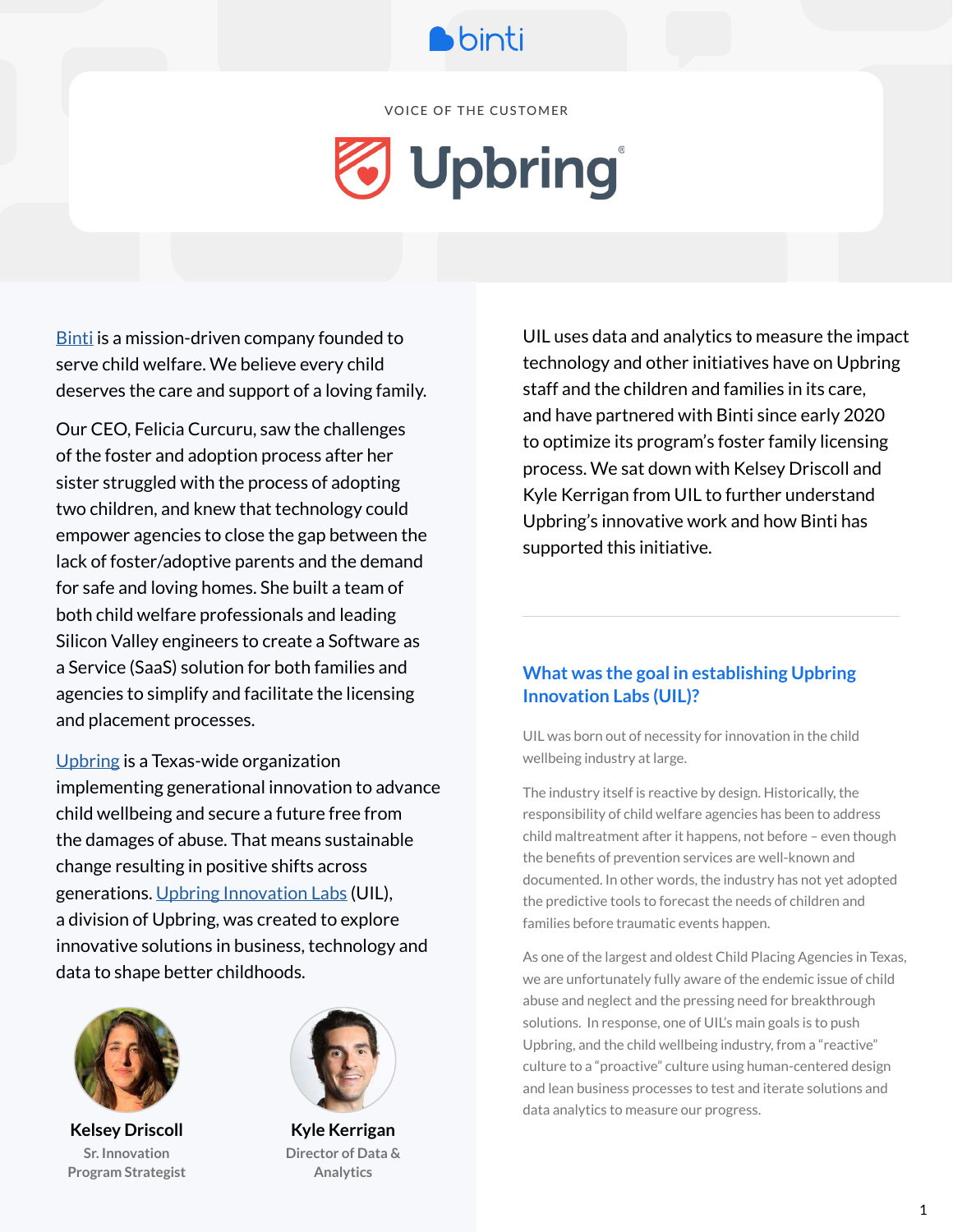**D**binti

## Upbring

#### **Amazing! And how did Binti come into the picture?**

Since a key part of UIL's mission is to use data to make better decisions, it was critical that social workers and foster families utilized modern, mobile-friendly tools to not only add some convenience to their lives but to also acquire that necessary data. After some research, we decided that Binti's Recruitment and Licensing Module was the perfect solution—it empowers potential foster families to complete the application process online, including the ability to upload all required federal documents and electronically sign forms directly in the system. Not only was this helpful for the families, but Upbring staff is able to track and monitor families' progress in real time, and easily look at high-level trends and metrics in this process to see where we could improve.

#### **Now, having used Binti for a year, how has this improved these processes?**

Prior to implementing Binti's Recruitment and Licensing module, foster family applicants were required to complete the verification process on paper. That means, potential foster families had to complete and submit nearly 60 different pieces of documentation in an assortment of ways such as emails, scans, faxes, and actual paper. This process created confusion, disorganization and delays for both applicants and staff. Upbring recruiters and caseworkers spent their time tracking down and organizing documentation, while applicants spent their time locating and completing often redundant paperwork. Moreover, without the infrastructure to capture the necessary data points throughout the recruitment and verification process, it was a challenge for UIL to isolate process pain points, identify trends, or draw any reliable insights to audit and refine the recruitment and verification processes.



#### **Family Application Portal**

The portal provides a centralized digital platform for families to track and complete the verification process online—they can log-in and out at any time, save their progress and see any outstanding items they need to complete. This process streamlines and minimizes redundancy and confusion for potential foster families and ultimately expedites the verification process.



#### **Agency Dashboard**

The agency dashboard allows Upbring to easily track and follow up on applicant caseload, which reduces administrative delays to verify foster parents and place foster children sooner. As a foster family completes the application process, Upbring can also track the progress of each family in real time. For example, Upbring can see the percentage of completed family forms, the number of training hours and background checks completed as well as what still needs to be completed.



#### **Open API for Customized Reporting**

In addition to the reports that exist within the system, Binti's open API has allowed UIL's Data Analytics team to pull any data from the platform to analyze and customize into our own reporting. This capability is key for identifying pain points and trends over time across the program, organization and industry at large.